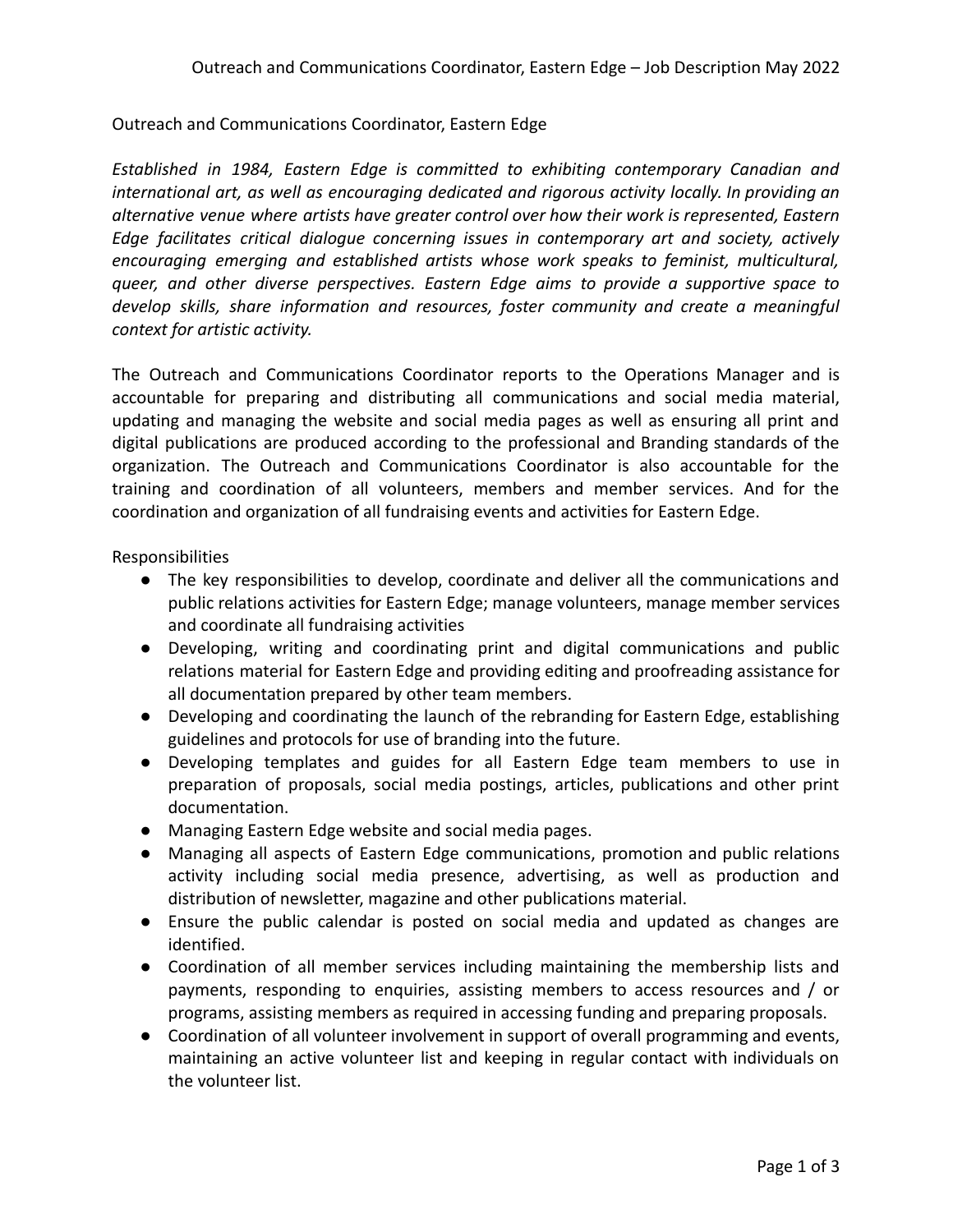- Coordination and delivery of all volunteer training and development activities, including screening, registration, orientation, customer service and health and safety.
- Working with the Executive Director to organize and coordinate all fundraising activities including but not limited to the fare and SQUARE annual event.
- Assist as requested in installations and takedowns in the galleries, in preparing for presentations and events, and in gallery sitting on occasion.
- Coordination and managing special programming as funding is received.
- Working with Operations Manager to regularly monitor expenditures according to approved budgets.
- Preparing purchase orders for approval by Operations Manager.
- Producing regular status reports on all events, activities and programming for the Operations Manager.
- Assisting the Outreach and Fundraising Committees to conduct meetings and planning sessions, take minutes and draft planning documentation, send out notices and notifications as directed.
- Welcoming and engaging with the public during visits to the gallery and encouraging attendance and participation in events and activities.
- Ensuring that all policies and procedures as approved by the Board are followed and fully implemented at all times.
- Ensuring all health and safety policies, procedures and practices are followed and fully implemented at all times.

Qualifications and Skills

- At least one year experience working in an arts organization, artist run centre, a not-for-profit, a communication and or marketing organization.
- Diploma or degree in Fine Arts, communications, marketing or relevant related specialty.
- Experience working with website and social media platforms, marketing and branding.
- Experience organizing fundraising events and activities.
- Understanding of presentation and digital technology is an asset.
- Good written and communication skills.
- Commitment to fostering and supporting a vibrant artistic community.
- Understanding and ability to follow internal and external policies and procedures.

Physical and Environmental Conditions

- Extended periods working on a computer, sitting at a desk and attending both online and in person meetings
- Some periods of working and standing in public space.
- Extensive in person and on-line organizational and project management that require multitasking
- Assisting with gallery installations including lifting and carrying weights up to 20lbs, occasionally above waist height and ascending ladders up to 10 feet, and setting up and operating various technology.